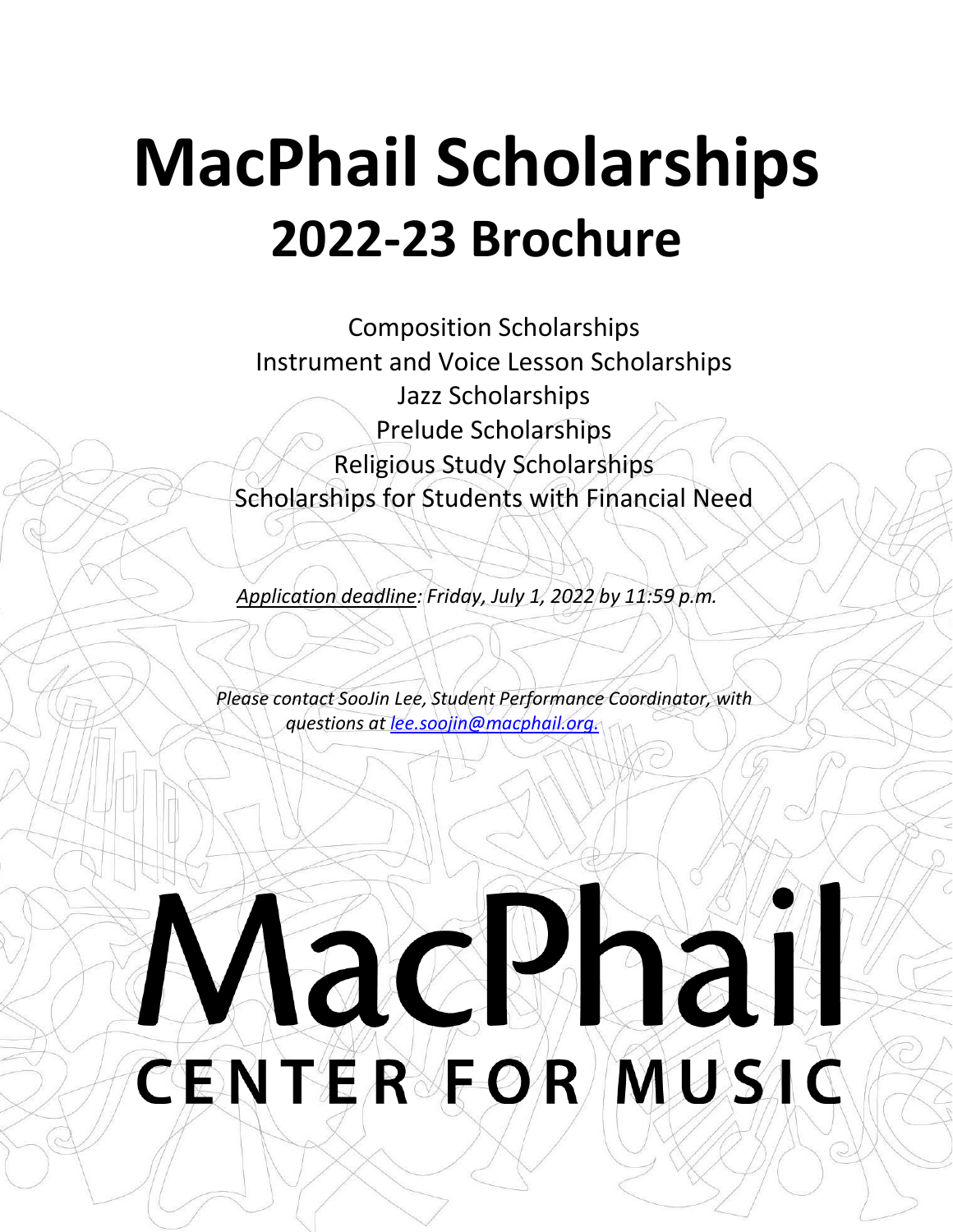#### **Scholarships at MacPhail Center for Music**

MacPhail Center for Music offers seven types of scholarships for study at MacPhail: Composition Scholarships, Instrument Lesson Scholarships, Jazz Scholarships, Prelude Scholarships, Religious Study Scholarships, Scholarships for Students with Financial Need and Voice Scholarships. Each scholarship has been created to honor a special person and/or passion for music. Scholarship are awarded to students of all ages, all instrument and voice types in varying amounts.

**Composition Scholarships** are available to students who complete the required application materials. Please read the requirements carefully. All required application materials are submitted online.

**Instrument and Voice Lesson Scholarships** are available to students who complete the required application materials; a pre- recorded video performance must almost be submitted. Awards are granted to students who demonstrate a high level of skill in the audition. Students must also demonstrate significant performance experience and the desire to be an engaged MacPhail student. For some scholarships, students must meet additional criteria, such as demonstrating financial need. Please read scholarship requirements carefully. All required application materials are submitted online.

**Jazz Scholarships** are available to new or returning students who complete the required application materials and audition. Scholarship auditions are part of the fall combo auditions. Students will audition live with a faculty rhythm section. Audition requirements are posted in September. Please read the scholarship requirements carefully.

**Prelude Scholarships** are available to new or returning students who complete the required application materials for Prelude. Students interested in applying for a scholarship must check the scholarship box on their application to be considered for a scholarship. Auditions will be held in August. Awards are granted to students who demonstrate a high level of skill in the audition.

**Religious Study Scholarships** are available to students of all instruments and voice with a sincere interest in developing their music skills as related to religious music of any faith or creed. The applicant must be an active musician in a place of worship. Please read the requirements carefully. All required application materials are submitted online.

**Scholarships for Students with Financial Need** are instrument-specific or specific to a particular program or area of study. Awards are granted to students who demonstrate commitment to their music studies and financial need. Each scholarship has unique criteria. Please read the requirements carefully. All required application materials are submitted online.

MacPhail also has a general Financial Aid fund which offers reduced tuition for qualifying students. The financial aid application is separate from scholarship application process. Financial Aid is granted based on demonstrated financial need and is available for all qualified students, regardless of age, skill level or other factors. Financial aid applications are available by contacting MacPhail Student Services at 612-321-0100 or **[services.student@macphail.org](mailto:services.student@macphail.org)** or online at<http://www.macphail.org/financial-aid/>

*MacPhail Center for Music transformslives and communitiesthrough exceptional music learning.*

*In service to its mission, MacPhail maintains compliance with Section 504 of the Rehabilitation Act of the 1973 and the Americans with Disabilities Action of 1990 to prohibit discrimination against persons with disabilities.* M*acPhail Center for Music is a vital, not- for-profit, 501(c)(3) organization that does not discriminate in its admissions, employment, financial assistance or scholarship policies on the basis of race, color, creed, national or ethnic origin, gender, sexual orientation, age or special needs.*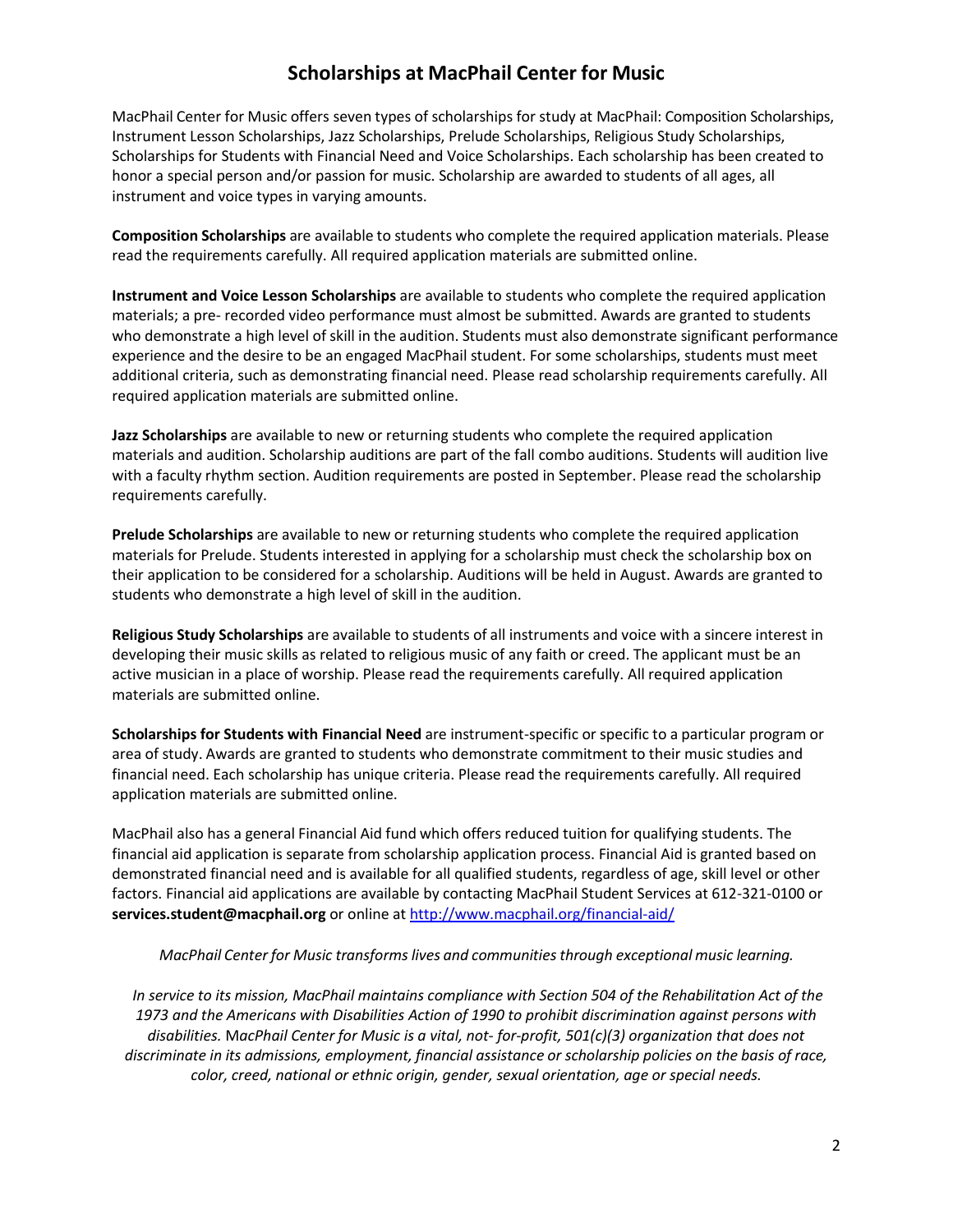# **Composition Scholarships**

| <b>TYPE OF AWARD:</b> | Scholarship(s) for composition study based on the quality of original music<br>submitted, potential as a composer, letter of recommendation by music teacher,<br>personal essay and personal interest in studying composition.       |
|-----------------------|--------------------------------------------------------------------------------------------------------------------------------------------------------------------------------------------------------------------------------------|
| <b>AWARDS:</b>        | Scholarship awards support an academic year (both fall and spring semester) of<br>composition instruction at MacPhail. Scholarships are awarded as sufficient funds<br>are available. Not every scholarship is available every year. |

#### **WHO MAY APPLY:** Composers of all ages and genre

| Awards Granted | Scholarship Name                    | Award per Academic Year per Student |
|----------------|-------------------------------------|-------------------------------------|
| Two $(2)$      | Joan Miller Composition Scholarship | \$750                               |
| One (1)        | Composition Scholarships            | \$600                               |

#### **APPLICATIONREQUIREMENTS FOR COMPOSITION SCHOLARSHIP:**

- 1. Student must provide a **personal essay** describing their interest in the composition scholarship and what he/she hopes to accomplish from composition study. The essay must be typed.
- 2. Student must submit **two complete scores** representative of their work as a composer. Compositions should represent at least eight minutes of music in total. Providing recordings of these works is highly recommended but not required.
- 3. The student must provide a **letter of recommendation** from the current individual lesson instructor on the instrument they wish to study with the scholarship award. Please note: the student/parent is responsible for making sure their teacher's recommendation is received by the application deadline. Applicants who are not currently studying with a music instructor must submit a letter of recommendation from someone who can speak to the applicant's musicianship.
- 4. The scholarship application form and all relevant documents must be received by **11:59 p.m. on Friday, July 1, 2022**

#### **AWARD DECISIONS ARE BASED ON THE FOLLOWING:**

- Successful completion of application: application form, essay, scores and teacher recommendation must be all submitted by the application deadline.
- Composition skill as demonstrated by scores and recordings (optional).
- Letter of recommendation by music teacher.

#### **AWARD OBLIGATIONS:**

If you receive a composition scholarship, you are required to fulfill the following obligations:

- Send a thank you letter to the benefactors of the scholarship.
- Enroll for individual instruction lessons in composition for the 2022-23 academic year (fall and spring semester) at MacPhail.
- Attend lessons faithfully and receive favorable progress reports at the end of each semester from your MacPhail composition instructor.
- Perform or have your works performed in a MacPhail Composition Recital in the 2022-23 academic year.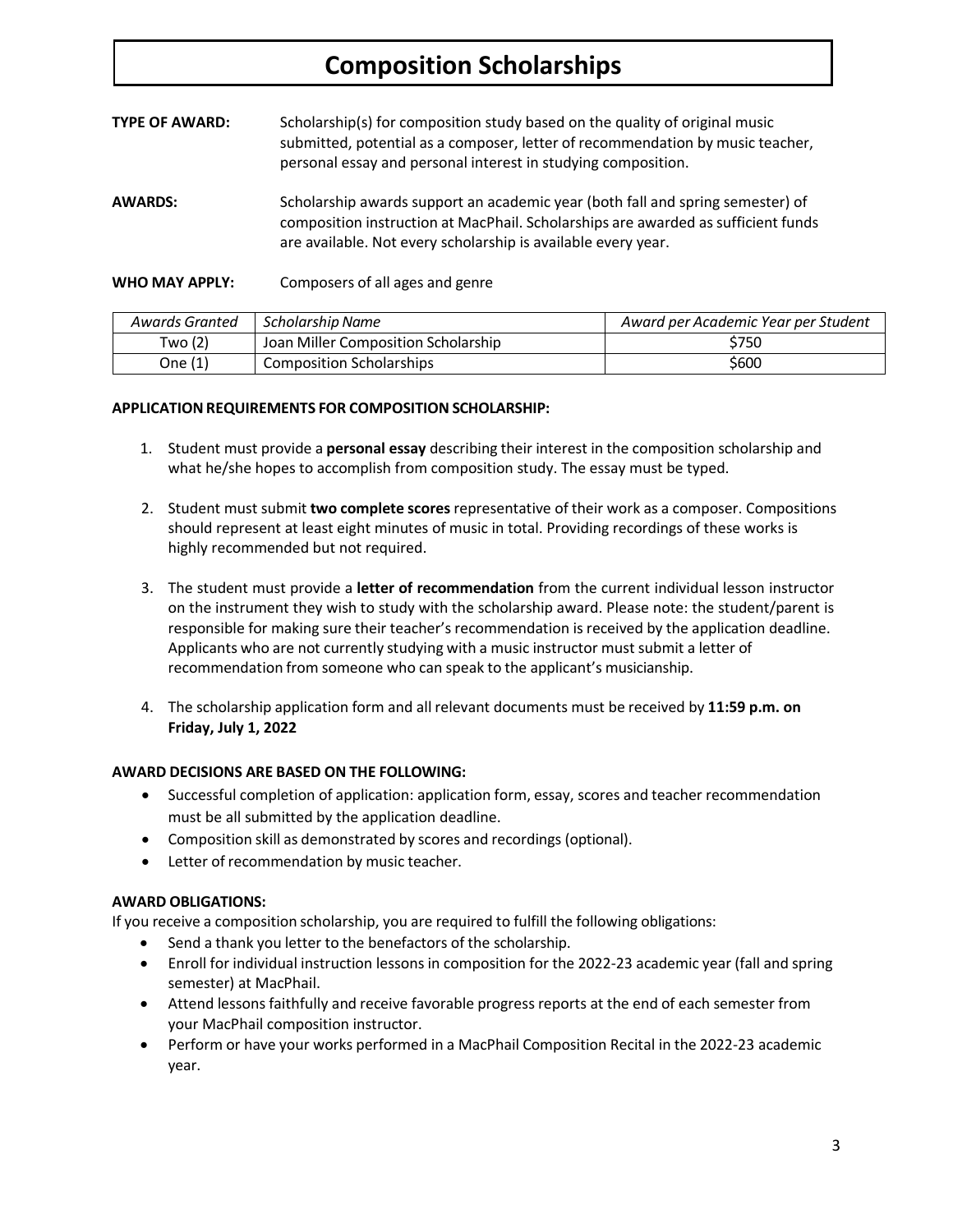### **Instrument and Voice Lesson Scholarships**

| <b>TYPE OF AWARD:</b> | Instrument and Voice Lesson Scholarships are available by audition only and<br>are awarded to students demonstrating exceptional performance ability and<br>considerable performance experience. Please read requirements carefully.                                        |
|-----------------------|-----------------------------------------------------------------------------------------------------------------------------------------------------------------------------------------------------------------------------------------------------------------------------|
| <b>AUDITION:</b>      | A pre-recorded video audition is required. Videos can be uploaded to Get<br>Acceptd (see MacPhail website for link).                                                                                                                                                        |
| <b>AWARDS:</b>        | Awards vary in amount and are applied to one full academic year tuition for<br>individual instruction at MacPhail Center for Music.                                                                                                                                         |
| WHO MAY APPLY:        | Instrument and Voice Lesson Scholarship eligibility varies by age, instrument and other factors.<br>Please read all quidelines carefully. Applications and letters of recommendation are reviewed<br>by a MacPhail screening panel comprised of MacPhail Program Directors. |

**MULTIPLE INSTRUMENTS:** Students who are selected to audition may audition on more than one instrument. Only scholarship per fall and spring term is awarded per student. Students with financial need may seek additional assistance from the MacPhail Financial Aid program. At their auditions, students are considered for any Instrument or Voice Lesson Scholarships for which they are eligible. Most scholarships are instrument-specific, in keeping with the wishes of the benefactors of these awards.

**ACCOMPANIST:** All performers are encouraged to record their audition videos with an accompanist or with a pre-recorded piano accompaniment or backing track.

**AWARDS AVAILABLE:** Scholarships are awarded as sufficient funds are available. Not every scholarship is available every year.

\* Indicates additional requirements apply to this scholarship

#### *General Scholarships (available for all instruments and voice)*

| Awards Granted | Scholarship Name                    | Award per Academic Year per Student |
|----------------|-------------------------------------|-------------------------------------|
| One $(1)$      | E. Jerome Carlson Scholarship       | \$750                               |
| One $(1)$      | The MacPhail Instrument Scholarship | \$500                               |
| One $(1)$      | The Minneapolis Club Scholarship    | \$200                               |

#### *Guitar Scholarships*

| Awards Granted | Scholarship Name                  | Award per Academic Year per Student |
|----------------|-----------------------------------|-------------------------------------|
| One $(1)$      | Peter Jackson Guitar Scholarship* | \$500                               |

#### *Woodwind Scholarships*

| Awards Granted | Scholarship Name                     | Award per Academic Year per Student |
|----------------|--------------------------------------|-------------------------------------|
| One (1)        | Ruben Haugen Woodwind Scholarship    | \$500                               |
| One (1)        | Noel Korengold Saxophone Scholarship | \$1200                              |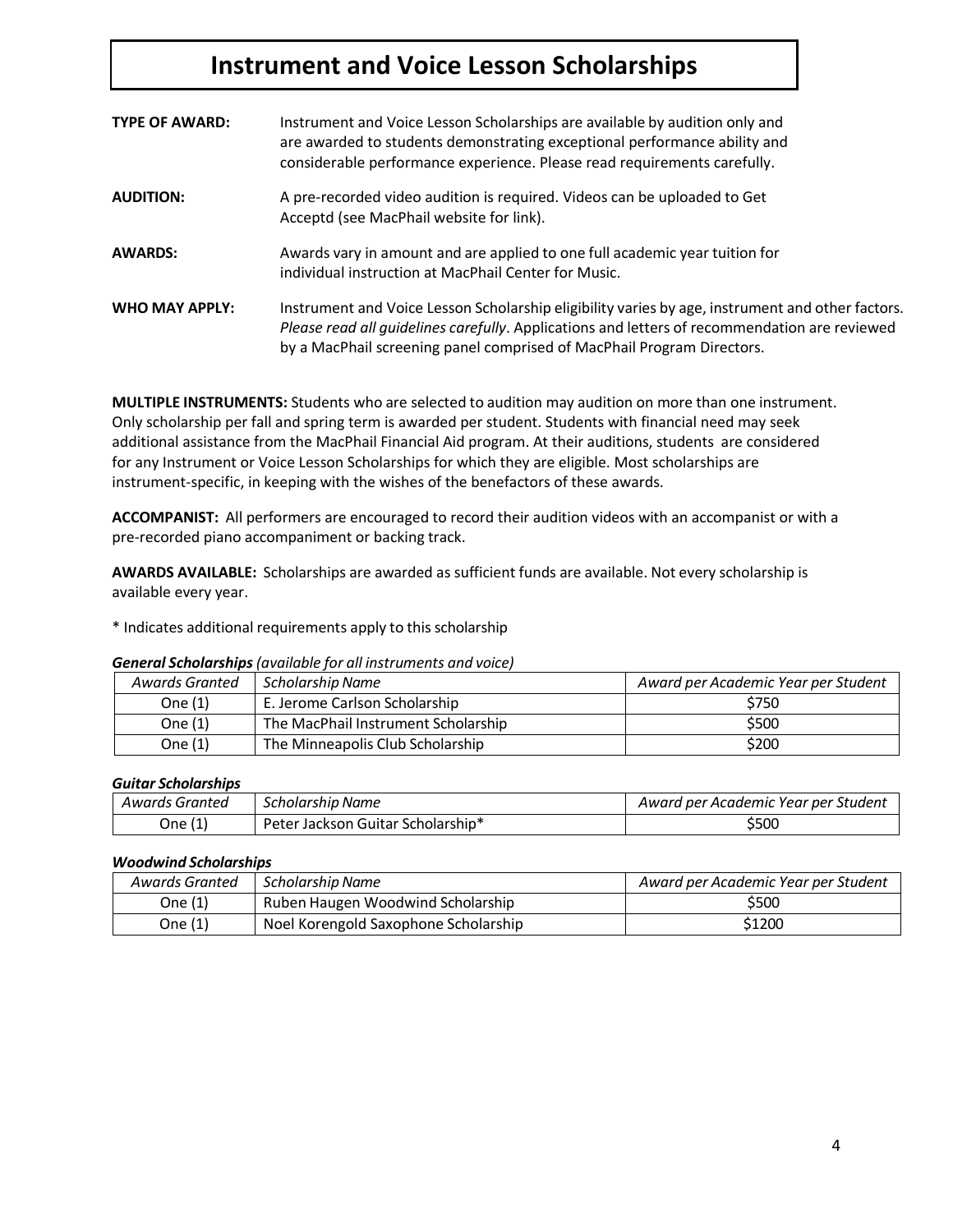#### *Piano Scholarships*

| <b>Awards Granted</b> | <b>Scholarship Name</b>                           | Award per Academic Year per Student |
|-----------------------|---------------------------------------------------|-------------------------------------|
| One $(1)$             | Theodore Bergman Piano Scholarship                | \$200                               |
| One $(1)$             | Theone Walker Brown Scholarship                   | \$1,000                             |
| One $(1)$             | Chaya Gelfand Piano Scholarship                   | \$300                               |
| One $(1)$             | Peter Jackson Keyboard Scholarship*               | \$500                               |
| One $(1)$             | The Agnes Barnwell Sanders Kemp Piano Scholarship | \$900                               |
| Two $(2)$             | The Elise Midelfort Piano Scholarship             | \$650                               |
| One $(1)$             | J. Rudolph Peterson Piano Scholarship             | \$300                               |
| One $(1)$             | The Gary Sipes Piano Scholarship*                 | \$900                               |

#### *Violin Scholarships*

| Awards Granted | Scholarship Name                                 | Award per Academic Year per Student |
|----------------|--------------------------------------------------|-------------------------------------|
| One (1)        | Robert Bland Memorial Suzuki Violin Scholarship* | \$600                               |
| One (1)        | Mary West Violin Scholarship*                    | \$850                               |

#### *Suzuki Instrument Scholarship*

| Awards Granted | Scholarship Name                   | Award per Academic Year per Student |
|----------------|------------------------------------|-------------------------------------|
| .Jne (1)       | Bjork-Pedersen Suzuki Scholarship* | \$900                               |

#### *Voice Scholarships*

| Awards Granted | <b>Scholarship Name</b>                       | Award per Academic Year per Student |
|----------------|-----------------------------------------------|-------------------------------------|
| Two (2)        | Oksana Bryn Scholarship                       | \$700                               |
| One $(1)$      | Willie B. Hale (BIPOC student)                | \$300                               |
| Four $(4)$     | Mary Ann Kimball Scholarship*                 | \$1,000                             |
| Five $(5)$     | Patricia E. Maher Scholarship*                | \$1,500                             |
| One $(1)$      | Jessica Schwartzbauer McDonald Memorial Fund* | \$1,500                             |

**\***The **Peter Jackson Keyboard and Guitar Scholarship** is awarded to two students annually, either for keyboard or guitar study at MacPhail Center for Music.

\* The **Mary West Violin Scholarship** is available for advanced classical violin students.

\* The **Bjork-Pederson Suzuki Scholarship** is awarded to one student currently enrolled in the MacPhail Suzuki program, studying any instrument, to continue their Suzuki music education.

\*The **Mary Ann Kimball Scholarship** is awarded to students demonstrating need and talent for voice study at MacPhail.

\*The **Patricia E. Maher Scholarship** is available for advanced classical voice students.

**\*** The **Jessica Schwartzbauer McDonald Memorial Fund** is awarded to a voice student 16 years of age or older wishing to study voice at MacPhail Center for Music. A student may not receive the award in two consecutive years. A student may receive the award in alternating years.

• Attend lessons faithfully and receive favorable progress reports at the end of each semester from your MacPhail instructor.

#### **APPLICATIONREQUIREMENTS FOR PERFORMANCE SCHOLARSHIPS:**

1. All information given on the application form should pertain to the instrument that the student wishes to study with a scholarship award. If a student wishes to audition on more than one instrument, please complete a separate application for each instrument.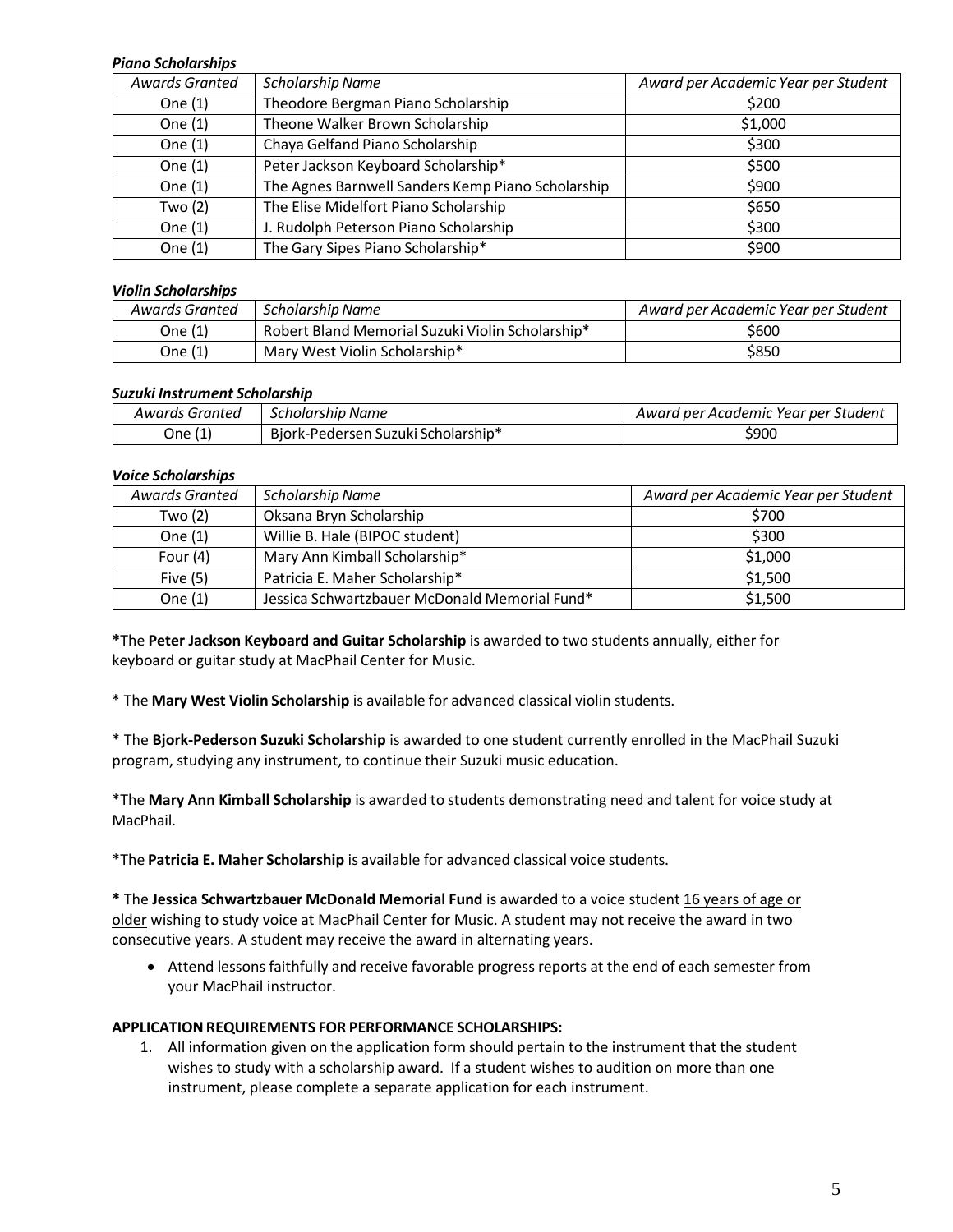- 2. The student must provide a **letter of recommendation** from their current lesson instructor for the instrument they wish to study with the scholarship award. The teacher may submit their letter of recommendation separately from or together with the rest of the student's application materials and it must be received by **Friday, July 1, 2022.** Applicants who are not currently studying with a music instructor must submit a letter of recommendation from someone who can speak to the applicant's musicianship.
- 3. The student is required to submit a pre-recorded video audition as a part of their application.
- 4. The scholarship application and all relevant documents must be received by 11: 59 p.m. on **Friday, July 1, 2022.** Late applications will not be accepted.

#### **AWARD DECISIONS ARE BASED ON THE FOLLOWING:**

- Successful completion of all application materials by the application deadline.
- Significant public performance experience as outlined in student's application form.
- Letter of recommendation from music teacher.
- Submission of a pre-recorded video audition. Factors evaluated during the audition include:
	- o Musical elements: tone, technique, interpretation and rhythm
	- o Non-musical elements: stage comportment, appearance and professionalism

#### **AWARD OBLIGATIONS:**

If you receive a MacPhail Instrument or Voice Lesson Scholarship, you are required to fulfill the following obligations:

- Send a thank you letter to the benefactor of your scholarship.
- Enroll for individual instruction on the instrument for which the scholarship is awarded for the MacPhail 2022-23 academic year (fall and spring semester).
- Perform at select MacPhail community and donor events, not to exceed more than two per year; to be coordinated by SooJin Lee, Student Performance Coordinator.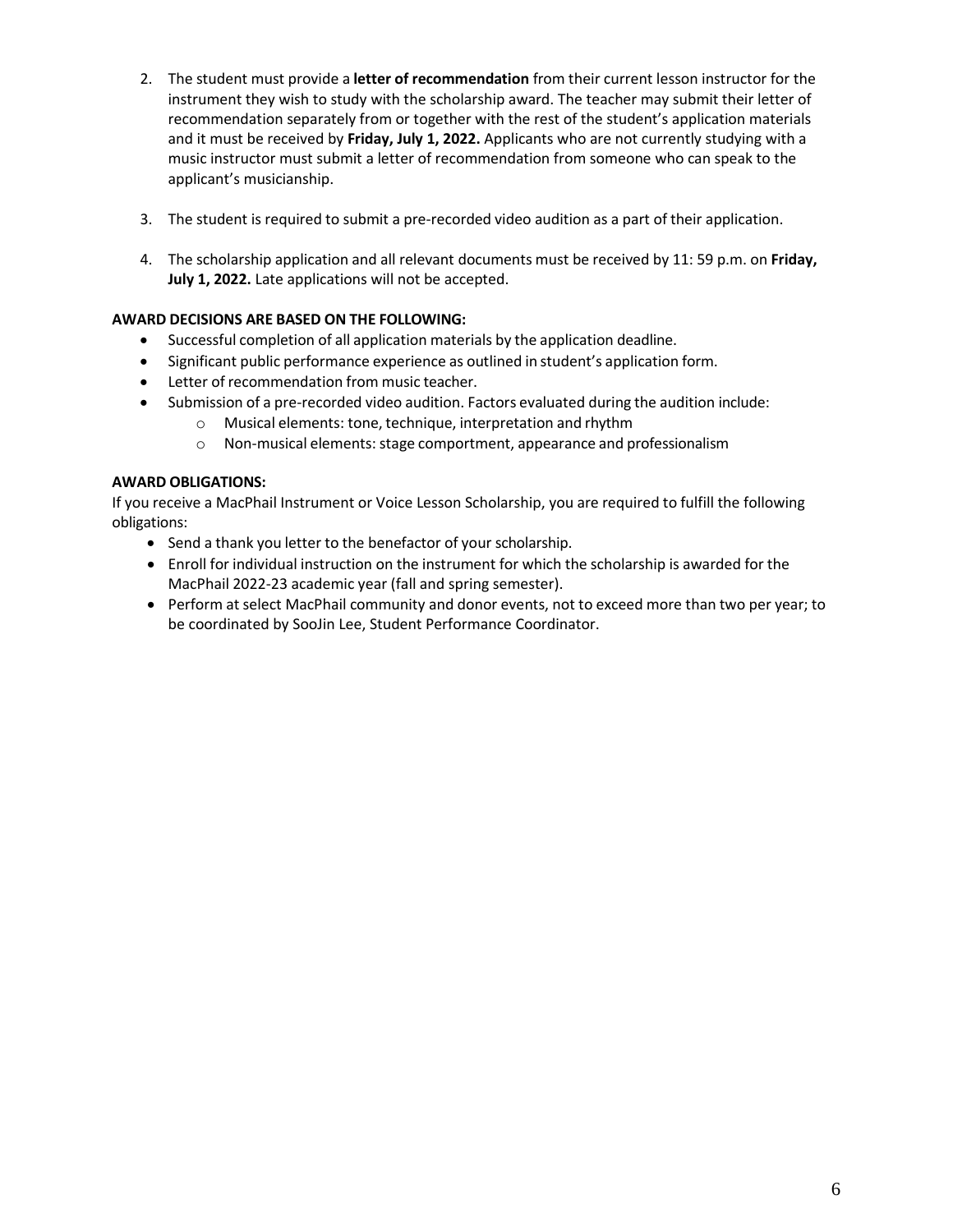## **Jazz Scholarships**

| <b>TYPE OF AWARD:</b> | Jazz Scholarships are available by audition only and are awarded to students<br>demonstrating exceptional performance ability and considerable performance<br>experience. Please read requirements carefully. |
|-----------------------|---------------------------------------------------------------------------------------------------------------------------------------------------------------------------------------------------------------|
| AILIADDO.             | realizationalistic concernation in a constant and constant and and realization of the constant of the state of                                                                                                |

**AWARDS:** Scholarship awards support an academic year (both fall and spring semester) of jazz instruction at MacPhail. Scholarships are awarded as sufficient funds are available. Not every scholarship is available every year.

**WHO MAY APPLY:** Students of all ages, instruments and voice

| <b>Awards Granted</b> | Scholarship Name                | Award per Academic Year per Student |
|-----------------------|---------------------------------|-------------------------------------|
| One $(1)$             | Debbie Duncan Scholarship       | \$1000                              |
| One $(1)$             | Jerry Grayson Scholarship       | \$750                               |
| One $(1)$             | Noren 'Fats' Nelson Scholarship | \$500                               |
| One $(1)$             | Dale Schlatzlein Scholarship    | \$600                               |
| One $(1)$             | Irv Williams Fellowship         | Participation in the Dakota Combo   |

\* The **Debbie Duncan, Noren 'Fats' Nelson, and Dale Schlatzlein Scholarships** are available for any jazz instrument or voice student.

\*The **Jerry Grayson Scholarship** is available for jazz drum set students.

\*The **Irv Williams Fellowship** is awarded to a student auditioning for the Dakota Combo and covers their tuition for the ensemble for the academic year.

#### **APPLICATIONREQUIREMENTS FOR JAZZ SCHOLARSHIP:**

- 1. Student must complete the Jazz Application. Please check the box on the Jazz Application if you are interested in auditioning for a Jazz Scholarship. The application can be found on the Jazz webpage:<https://www.macphail.org/meta/jazz/>
- 2. Complete an in-person audition. See the Jazz webpage for audition requirements.

#### **AWARD DECISIONS ARE BASED ON THE FOLLOWING:**

- Successful completion of Jazz application and audition.
- Exceptional performance ability and commitment to music study

#### **AWARD OBLIGATIONS:**

If you receive a composition scholarship, you are required to fulfill the following obligations:

- Send a thank you letter to the benefactors of the scholarship.
- Enroll for individual instruction lessons in composition for the 2022-23 academic year (fall and spring semester) at MacPhail.
- Attend lessons faithfully and receive favorable progress reports at the end of each semester from your MacPhail composition instructor.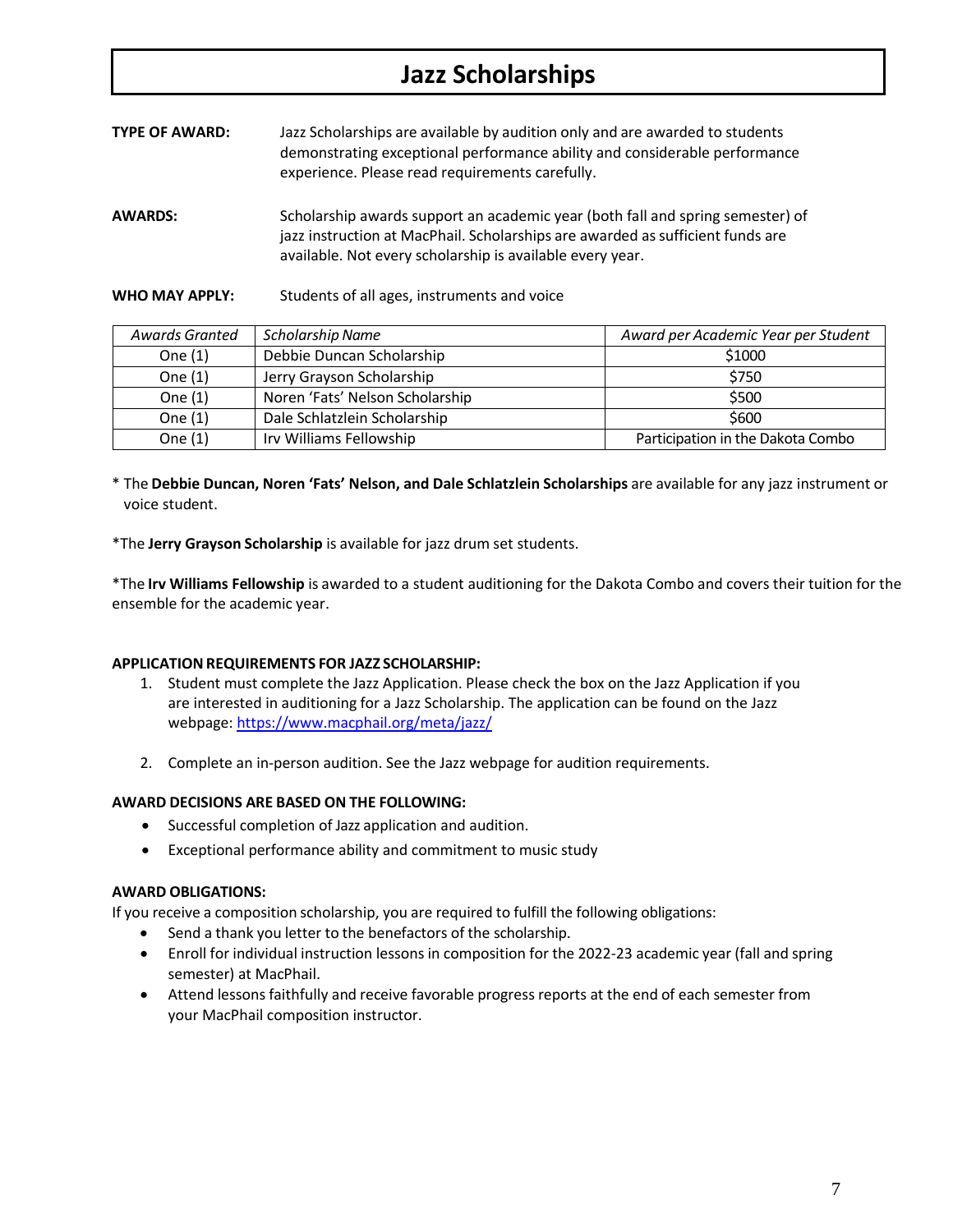# **Prelude Scholarships**

| <b>TYPE OF AWARD:</b> | Prelude Scholarships are available by audition only and are awarded to students<br>demonstrating exceptional performance ability and commitment to music study.    |
|-----------------------|--------------------------------------------------------------------------------------------------------------------------------------------------------------------|
| <b>AWARDS:</b>        | Scholarship awards support an academic year (both fall and spring semester) of<br>Prelude at MacPhail. Scholarships are awarded as sufficient funds are available. |

**WHO MAY APPLY:** Any student, new or current who is auditioning for the Prelude Program.

Not every scholarship is available every year.

| <b>Awards Granted</b> | <b>Scholarship Name</b>        | Award per Academic Year per Student |
|-----------------------|--------------------------------|-------------------------------------|
| One $(1)$             | Elinor Watson Bell Scholarship | \$750                               |
| One $(1)$             | Lilian Vail Scholarship        | \$400                               |
| One (1)               | Henry Wade Scholarship         | \$500                               |

#### **APPLICATIONREQUIREMENTS FOR PRELUDE SCHOLARSHIP:**

- 1. Student must complete the Prelude Application. Please check the box on the Prelude Application if you are interested in auditioning for a Prelude Scholarship. The application can be found on the Prelude page:<https://www.macphail.org/meta/prelude/>
- 2. Complete an in-person audition. See the Prelude webpage for audition requirements.
- 3. Applications and auditions must be completed by September 6, 2022.

#### **AWARD DECISIONS ARE BASED ON THE FOLLOWING:**

- Successful completion of Prelude application and audition.
- Exceptional performance ability and commitment to music study

#### **AWARD OBLIGATIONS:**

If you receive a Prelude Scholarship, you are required to fulfill the following obligations:

- Send a thank you letter to the benefactors of the scholarship.
- Enroll in Prelude Singer Actor Performance Lab for the 2022-23 academic year (fall and spring semester) at MacPhail.
- Attend classes faithfully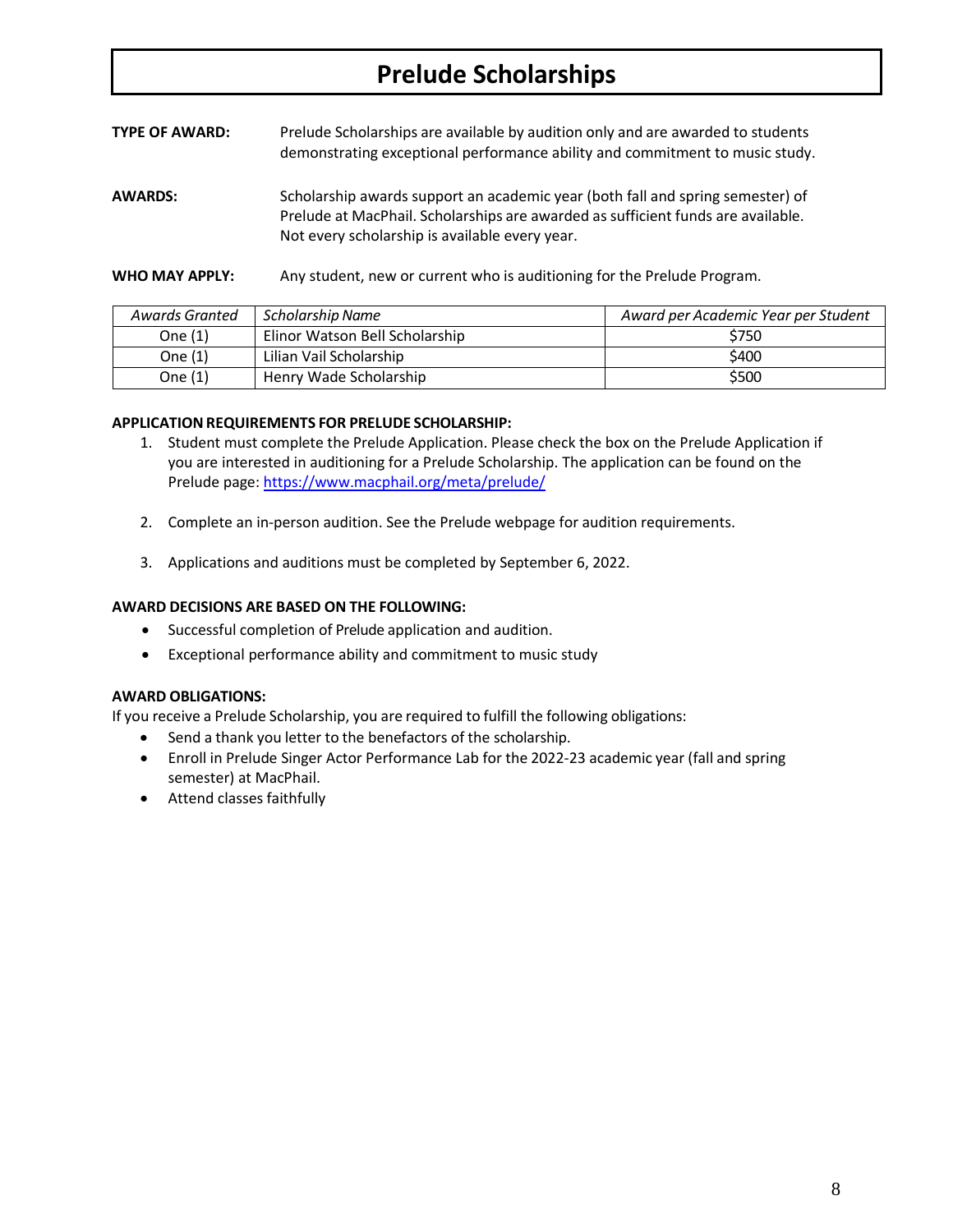# **Religious Study Scholarships**

| <b>TYPE OF AWARD:</b> | The Edith B. Norberg Scholarship is awarded to students of all instruments and<br>voice with a sincere interest in developing their music skills as related to<br>religious music of any faith or creed.             |
|-----------------------|----------------------------------------------------------------------------------------------------------------------------------------------------------------------------------------------------------------------|
| <b>AWARDS:</b>        | Scholarship awards support an academic year (both fall and spring semester) of<br>Prelude at MacPhail. Scholarships are awarded as sufficient funds are available.<br>Not every scholarship is available every year. |

**WHO MAY APPLY:** Any student, new or current who is an active musician in a place of worship.

| Awards Granted | Scholarship Name | Award per Academic Year per Student |
|----------------|------------------|-------------------------------------|
| Four $(4)$     | Edith B. Norberg | \$750                               |

#### **APPLICATIONREQUIREMENTS FOR RELIGIOUS STUDY SCHOLARSHIP:**

- 1. Complete the online application on Get Acceptd that outlines significant public performance.
- 2. Provide a **letter of recommendation** from your current lesson instructor for the instrument you wish to study with the scholarship award. The teacher may submit their letter of recommendation online by **Friday, July 1, 2022.** Applicants who are not currently studying with a music instructor must submit a letter of recommendation from someone who can speak to the applicant's musicianship.
- 3. Provide a 250-word **personal essay** describing your interest in religious music, how you participate as a musician in your place of worship and what you hope to accomplish if awarded the Edith B. Norberg Scholarship.
- 4. Submit a pre-recorded video audition as a part of their application.
- 5. The scholarship application and all relevant documents must be received by 11: 59 p.m. on **Friday, July 1, 2022.** Late applications will not be accepted.

#### **AWARD DECISIONS ARE BASED ON THE FOLLOWING:**

#### **AWARD OBLIGATIONS:**

If you receive a MacPhail Religious Studies Scholarship, you are required to fulfill the following obligations:

- Send a thank you letter to the benefactor of your scholarship.
- Enroll for individual instruction on the instrument for which the scholarship is awarded for the MacPhail 2022-23 academic year (fall and spring semester).
- Perform at select MacPhail community and donor events, not to exceed more than two per year; to be coordinated by SooJin Lee, Student Performance Coordinator.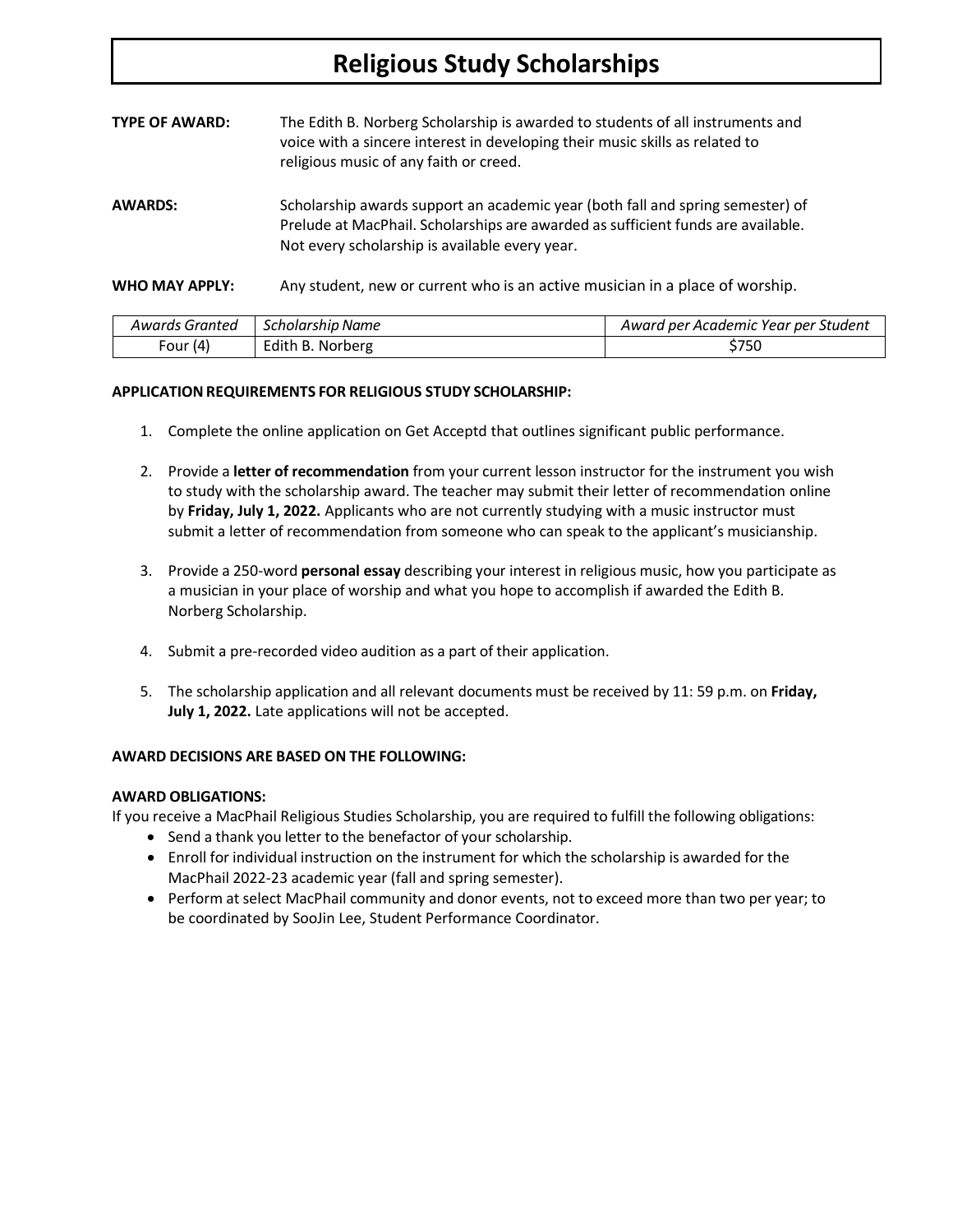# **Scholarships for Students with Financial Need**

| <b>TYPE OF AWARD:</b>    | Scholarships for Students with Financial Need are available to students as<br>demonstrated by review of the student's or parent's most recent Federal Income<br>Tax forms.                                                                                                                                                                                           |
|--------------------------|----------------------------------------------------------------------------------------------------------------------------------------------------------------------------------------------------------------------------------------------------------------------------------------------------------------------------------------------------------------------|
| <b>AUDITION:</b>         | Some Scholarships include demonstration of performance. Audition may be<br>required. Review application criteria carefully.                                                                                                                                                                                                                                          |
| <b>AWARDS:</b>           | Awards vary in amount and all are applied to one full academic year tuition for<br>individual instruction (fall and spring semesters). Students qualifying these<br>Scholarships may receive a Performance Scholarship as well as additional<br>Financial Aid.                                                                                                       |
| <b>WHO MAY APPLY:</b>    | The named Scholarships listed below are available for students no older than a<br>high school senior and may specify an age range, instrument area or genre. Please<br>read all guidelines carefully. In addition to the named awards below, MacPhail<br>makes general scholarships available to students of all ages based on families'<br>financial circumstances. |
| <b>AWARDS AVAILABLE:</b> | Scholarships are awarded as sufficient funds are available. Not every scholarship is                                                                                                                                                                                                                                                                                 |

\* Indicates additional requirements apply to thisscholarship

| <b>General Scholarship</b> (available for BIPOC students for any orchestral instrument) |  |  |  |  |
|-----------------------------------------------------------------------------------------|--|--|--|--|
|-----------------------------------------------------------------------------------------|--|--|--|--|

available every year.

| Awards Granted | Scholarship Name                     | Award per Academic Year per Student |
|----------------|--------------------------------------|-------------------------------------|
| One $(1)$      | Roderick Cox Music Initiative (RCMI) | \$2500                              |

#### *Piano Scholarships*

| Awards Granted | Scholarship Name                                  | Award per Academic Year per Student |
|----------------|---------------------------------------------------|-------------------------------------|
| One (1)        | Roy and Virginia Genaw Memorial Scholarship Fund* | \$900                               |
| Two $(2)$      | Hellerud Tanaka Memorial Scholarship*             | \$800                               |

#### *School Partnerships Scholarship*

| Awards Granted | Scholarship Name                        | Award per Academic Year per Student |
|----------------|-----------------------------------------|-------------------------------------|
| One (1)        | Children Music and Art Fund Scholarship | \$2500                              |

#### *Voice Scholarship*

| Scholarship Name<br>Awards Granted |                                       | Award per Academic Year per Student |  |
|------------------------------------|---------------------------------------|-------------------------------------|--|
| One (1)                            | Elizabeth Drueding Voice Scholarship* | \$1000                              |  |

#### *Woodwind Scholarship*

| Awards Granted | Scholarship Name                        | Award per Academic Year per Student |
|----------------|-----------------------------------------|-------------------------------------|
| One (1)        | National Flute Association Scholarship* | Covers 100% of lessons/year         |